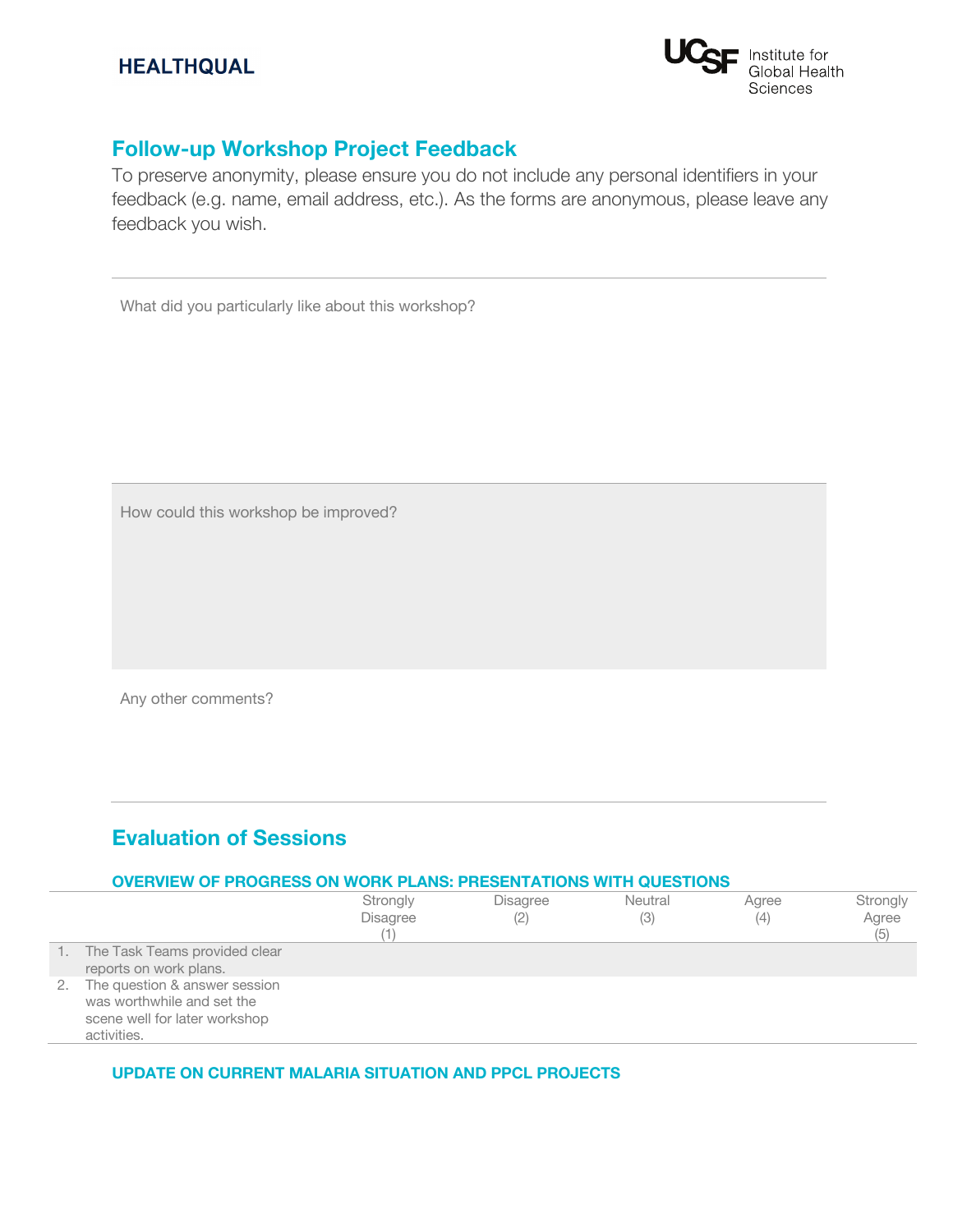# **HEALTHQUAL**



|     |                                                                                                                                        | Strongly<br><b>Disagree</b><br>I) | <b>Disagree</b><br>(2) | Neutral<br>(3) | Agree<br>(4) | Strongly<br>Agree<br>(5) |
|-----|----------------------------------------------------------------------------------------------------------------------------------------|-----------------------------------|------------------------|----------------|--------------|--------------------------|
| -1. | The update was informative<br>and helped provide context<br>for later workshop activities.                                             |                                   |                        |                |              |                          |
| 2.  | The PPCL poster<br>discussions were<br>informative and<br>demonstrated ways in which<br>the project methodologies<br>could be applied. |                                   |                        |                |              |                          |

#### **DETAILED ACCOUNTS OF WHAT YOU KNOW HAPPENED Strongly Disagree** (1) Disagree (2) **Neutral** (3) Agree  $(4)$ **Strongly** Agree  $(5)$ 1. The table discussions left me with a clear idea of what has been achieved by the project and what challenges remain. 2. The project work was worthwhile and resulted in improvements to malaria healthcare service delivery.

## **EVALUATION OF SESSION: OPPORTUNITIES WE NOW HAVE TO IMPROVE SERVICE DELIVERY IN PURSUIT OF MALARIA ELIMINATION**

|    |                                                                                                                                         | Strongly<br><b>Disagree</b> | <b>Disagree</b><br>(2) | Neutral<br>(3) | Agree<br>(4) | Strongly<br>Agree<br>(5) |
|----|-----------------------------------------------------------------------------------------------------------------------------------------|-----------------------------|------------------------|----------------|--------------|--------------------------|
| 1. | Opportunities for further<br>improvement to service<br>delivery were identified<br>during the 'working on<br>opportunities' discussion. |                             |                        |                |              |                          |
| 2. | The Collaborative<br>Consulting process was an<br>effective way of refining<br>opportunities.                                           |                             |                        |                |              |                          |
| 3. | The process enabled me/us<br>to make progress in thinking<br>about how to take<br>advantage of opportunities.                           |                             |                        |                |              |                          |

|    | HOW THIS FITS INTO MALARIA ELIMINATION ACTIVITIES ACROSS SOUTHERN AFRICA                                                            |                                    |                        |                |              |                          |  |  |
|----|-------------------------------------------------------------------------------------------------------------------------------------|------------------------------------|------------------------|----------------|--------------|--------------------------|--|--|
|    |                                                                                                                                     | Strongly<br><b>Disagree</b><br>(1) | <b>Disagree</b><br>(2) | Neutral<br>(3) | Agree<br>(4) | Strongly<br>Agree<br>(5) |  |  |
|    | The presentation was clear<br>and engaging.                                                                                         |                                    |                        |                |              |                          |  |  |
|    | 2. I am much clearer about how<br>the project work relates to the<br>broader context of malaria<br>elimination in the wider region. |                                    |                        |                |              |                          |  |  |
| 3. | The discussion was interesting<br>and worthwhile.                                                                                   |                                    |                        |                |              |                          |  |  |